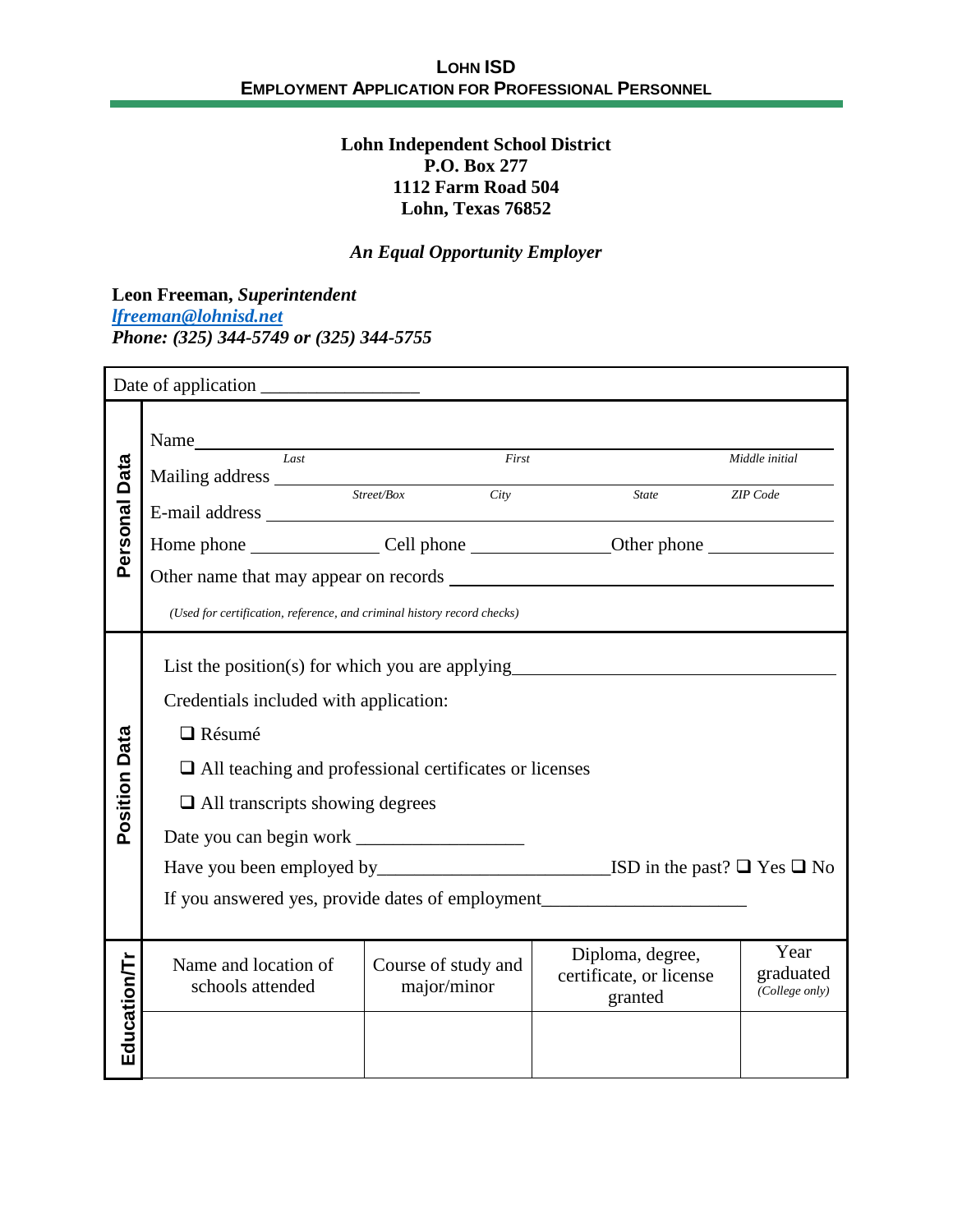| Certification/Licensure | Certificates or Licenses Currently Held:<br>$\Box$ None<br>$\Box$ Valid Texas<br>□ Valid Other State<br>□ Texas One-Year (out-of-state/country): Expiration date: ______________________<br>$\Box$ Other:<br>Areas of Specialization/Supplemental Certificates/Endorsements (as listed on certification): |  |                                |  |  |  |  |
|-------------------------|-----------------------------------------------------------------------------------------------------------------------------------------------------------------------------------------------------------------------------------------------------------------------------------------------------------|--|--------------------------------|--|--|--|--|
|                         | List teaching experience beginning with most recent years.<br>Name and location<br>of school                                                                                                                                                                                                              |  | Name and location of<br>school |  |  |  |  |
| ience                   | Type of assignment                                                                                                                                                                                                                                                                                        |  | Type of assignment             |  |  |  |  |
|                         | Dates taught                                                                                                                                                                                                                                                                                              |  | Dates taught                   |  |  |  |  |
| <b>Teaching Exper</b>   | Principal's name<br>and phone                                                                                                                                                                                                                                                                             |  | Principal's name and<br>phone  |  |  |  |  |
|                         | Reason for leaving                                                                                                                                                                                                                                                                                        |  | Reason for leaving             |  |  |  |  |
|                         | Name and location<br>of school                                                                                                                                                                                                                                                                            |  | Name and location of<br>school |  |  |  |  |
|                         | Type of assignment                                                                                                                                                                                                                                                                                        |  | Type of assignment             |  |  |  |  |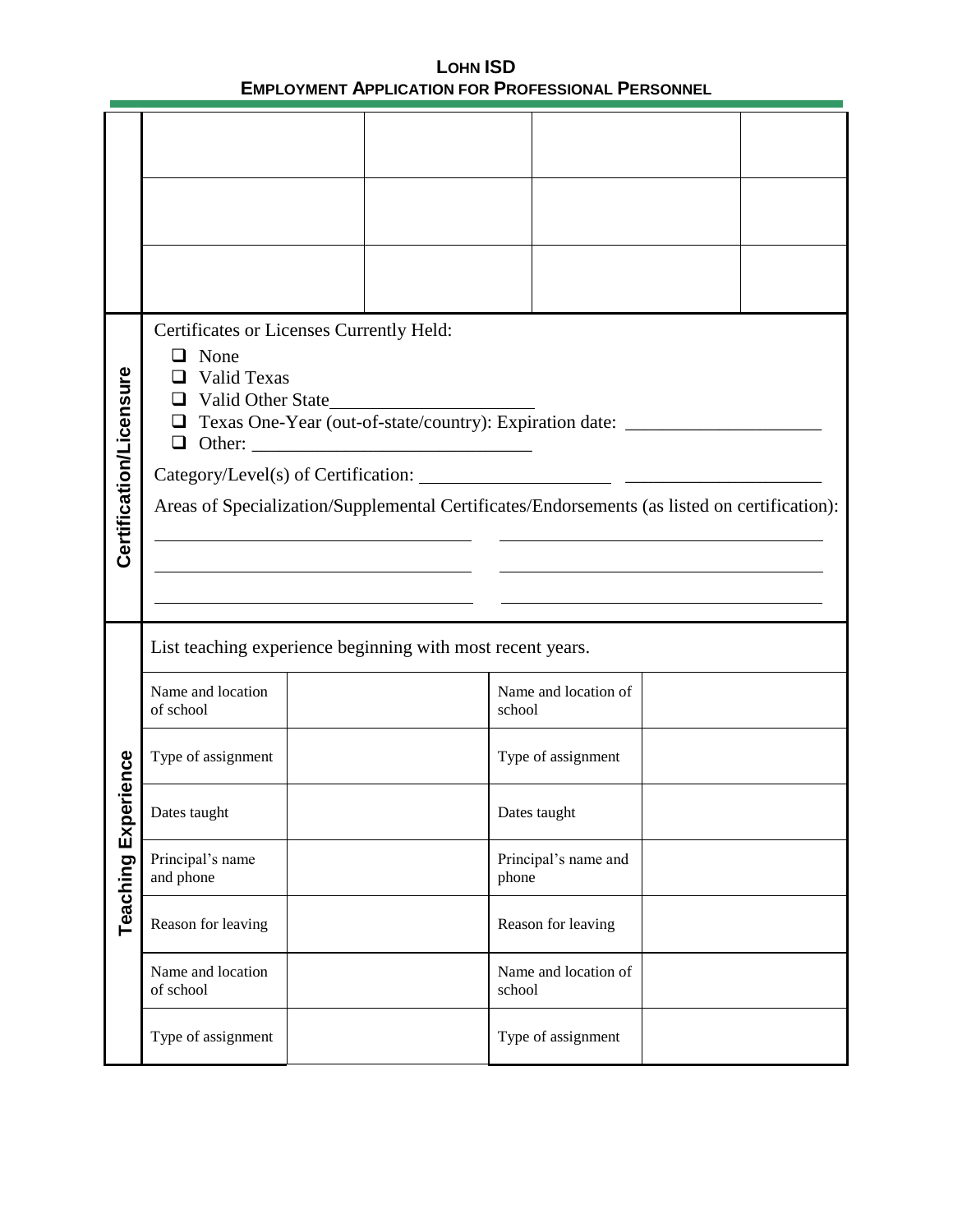**Ot** Please provide a list of all other jobs or administrative positions you have held in the past 10<br>vears. Attach additional sheets if necessary. Attach résumé if available Please provide a list of all other jobs or administrative positions you ha<br>years. Attach additional sheets if necessary. Attach résumé if available.

|  | Dates taught                  |  | Dates taught                  |  |
|--|-------------------------------|--|-------------------------------|--|
|  | Principal's name<br>and phone |  | Principal's name and<br>phone |  |
|  | Reason for leaving            |  | Reason for leaving            |  |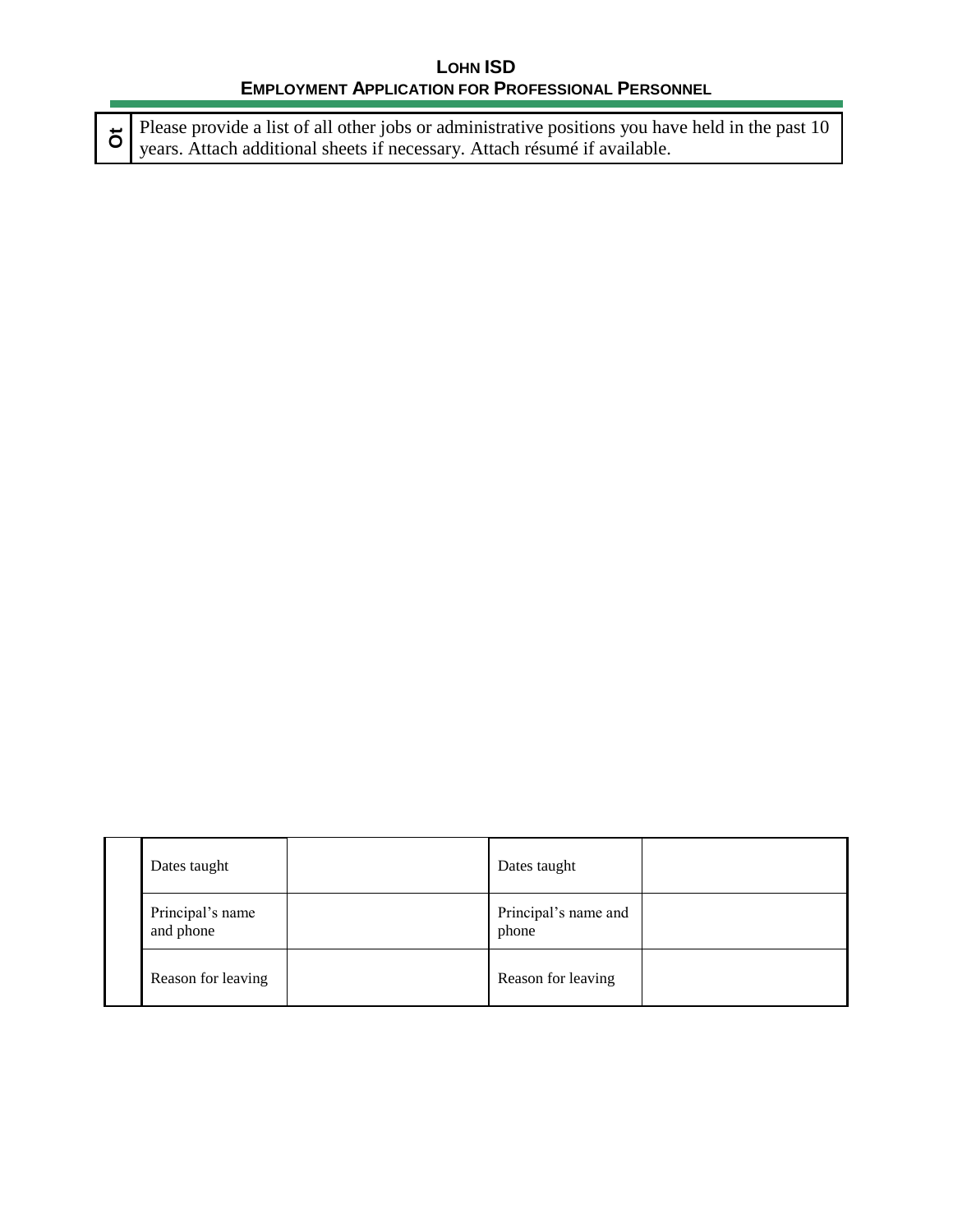|           | Employer name and<br>location                                                |                               |  | Employer name and<br>location  |  |                |                            |
|-----------|------------------------------------------------------------------------------|-------------------------------|--|--------------------------------|--|----------------|----------------------------|
|           | Position/title held                                                          |                               |  | Position/title held            |  |                |                            |
|           | Dates employed                                                               |                               |  | Dates employed                 |  |                |                            |
|           | Supervisor's name<br>and phone                                               |                               |  | Supervisor's name<br>and phone |  |                |                            |
|           | Reason for leaving                                                           |                               |  | Reason for leaving             |  |                |                            |
|           | Employer name and<br>location                                                |                               |  | Employer name and<br>location  |  |                |                            |
|           | Position/title held                                                          |                               |  | Position/title held            |  |                |                            |
|           | Dates employed                                                               |                               |  | Dates employed                 |  |                |                            |
|           | Supervisor's name<br>and phone                                               |                               |  | Supervisor's name<br>and phone |  |                |                            |
|           | Reason for leaving                                                           |                               |  | Reason for leaving             |  |                |                            |
|           | Please list references the district can contact regarding your work history. |                               |  |                                |  |                |                            |
|           | Full name of<br>reference                                                    | School district/<br>firm name |  | Mailing<br>address             |  | Position/title | Area code/<br>phone number |
| n         |                                                                              |                               |  |                                |  |                |                            |
| Reference |                                                                              |                               |  |                                |  |                |                            |
|           |                                                                              |                               |  |                                |  |                |                            |
|           |                                                                              |                               |  |                                |  |                |                            |